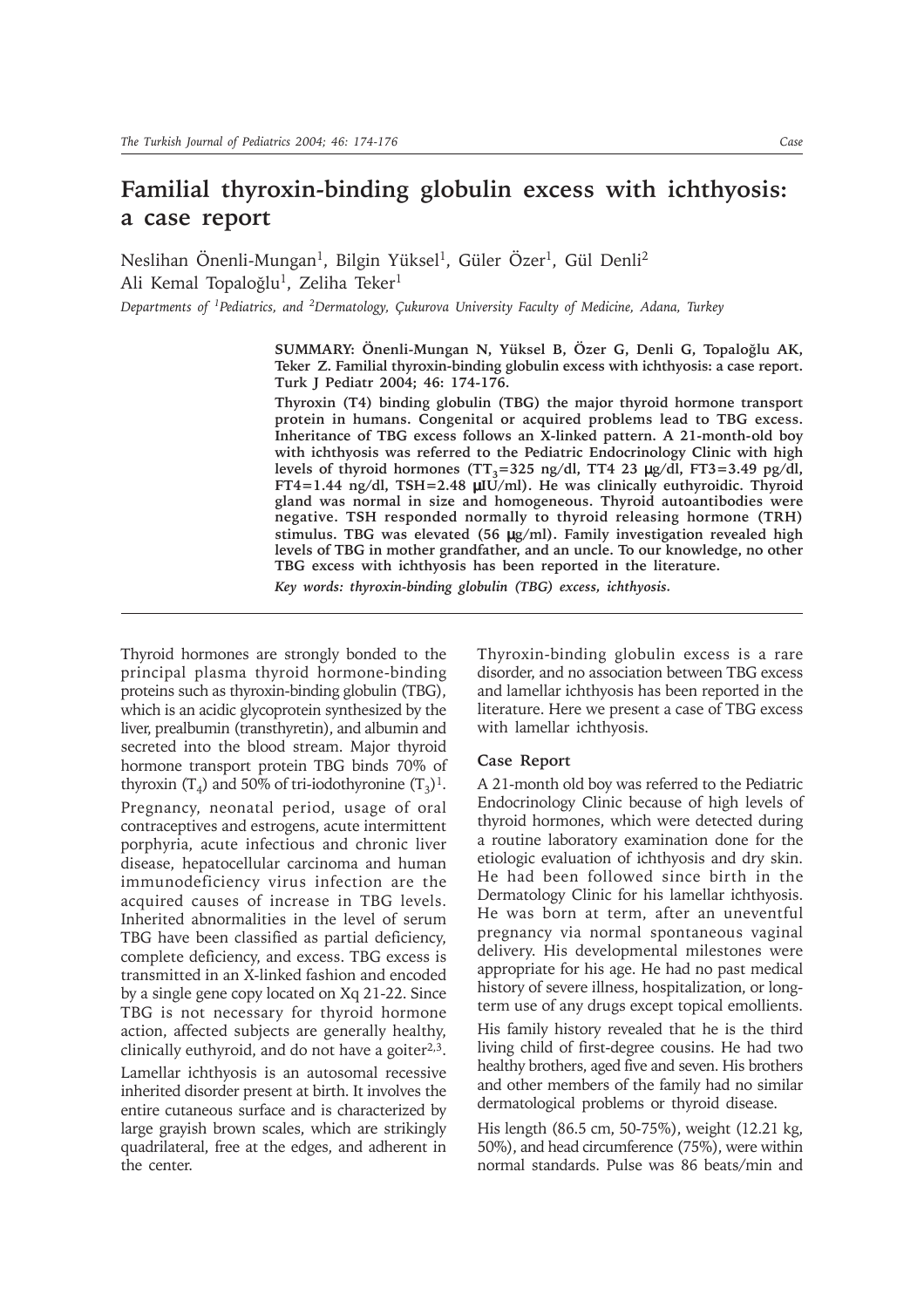blood pressure was 90/60 mmHg. He looked well except for moderate ichthyosis. The thyroid gland was nonpalpable. The rest of the physical examination was unremarkable Mental-motor development was appropriate for his age. Laboratory investigations revealed high levels of total  $T_3$  (TT<sub>3</sub>) and total  $T_4$  (TT<sub>4</sub>), despite normal levels of free  $T_3$  (FT<sub>3</sub>), free  $T_4$  (FT<sub>4</sub>), and thyroid stimulating hormone (TSH) levels measured by chemiluminescence. Thyroid gland was normal in size and homogeneous in the ultrasonography and normoactive in the Tc 99 scan. TSH responded normally to thyroid releasing hormone (TRH) stimulus. Antithyroglobulin antibodies were negative. Thyroxin-binding globulin measured by radioimmunoassay was elevated (56 µg/ml) (Dia Sarin kit [RIA] was used in the measurement of TBG interassay variations were mean: 13.12 µg/ml, SD: 0.47 µg/ml, W: 3.58%, and intraassay variations were: mean: 13.14 µg/ml, SD: 0.62 µml W: 4.72%).

His mother, maternal grandfather, and an uncle had high levels of TT4, TT3, and TBG (Table I). His brothers had normal levels of TBG (25 µg/ml, 23 µg/ml).

As the patient was clinically euthyroid, he has been followed without any medication.

# **Discussion**

 $T_4$ -binding globulin is a major liver glycoprotein that transports iodothyronines in serum. TBG probably facilitates the transport of maternal  $T_4$ and iodide to the fetus so the newborn has high levels of TBG. The disorders related with TBG excess are inherited or acquired. The mechanisms of inherited TBG excess remains unproven. Gene amplification of TGB may be a common cause $1,2$ .

Our patient's TBG level was 56 µg/ml TBG levels increased up to 4.5 times normal in affected individuals, and carrier females have serum concentrations intermediate between normal values and the high levels in affected males. In one study, two Japanese families with inherited TBG excess were analyzed and it was found that serum TBG levels in hemizygous males were 44 and 58 µg/ml, two and three-fold above the normal value, respectively4. In another study, in an additional three Japanese families, one familial and two sporadic, TBG excess with the levels of 73, 42 and 42 µg/ml TBG were reported. As in our patient, all the members of these families and the other reported sporadic cases were

| Vormal<br><b>Jalues</b> | $*(100-260)$ ng/dl<br>** (115-190 ng/dl)<br>TT3                      | $*(6.8-13.5 \text{ µg/dl})$<br>** $(4.2-13 \ \mu g/dl)$<br>TT4 | * $(2.3-4.2 \text{ pg/dl})$<br>** $(2.3-4.2 \text{ pg/dl})$<br>FT3 | * $(0.8-2.2 \text{ ng/dl})$<br>** $(0.8-2.3 \text{ ng/dl})$<br>FT4 | $^{*}$ (0.5-5 $\mu {\rm IU/ml}$ )<br>$^{**}$ (0.5-5 $\mu {\rm IU/ml}$<br><b>TSH</b><br>$*$ | $\begin{array}{c} {\rm Thyroglobulin}\\ * \ (0\text{-}46\ \mathrm{ng/ml})\\ * \ (0\text{-}46\ \mathrm{ng/ml}) \end{array}$ | * $(15-34 \mu g/ml)$<br>** $(15-34 \mu g/ml)$<br>TBG | Antithyroid<br>antibody |
|-------------------------|----------------------------------------------------------------------|----------------------------------------------------------------|--------------------------------------------------------------------|--------------------------------------------------------------------|--------------------------------------------------------------------------------------------|----------------------------------------------------------------------------------------------------------------------------|------------------------------------------------------|-------------------------|
| Patient                 | 325                                                                  | 23                                                             |                                                                    |                                                                    |                                                                                            |                                                                                                                            | 56                                                   |                         |
| Mother                  | 277                                                                  | 15.7                                                           | 9<br>9.7.1.6<br>0.1 0.0                                            | $1.44$<br>$1.2$<br>$1.2$                                           | $2.48$<br>$2.4$<br>$1.4$                                                                   |                                                                                                                            | 20                                                   | $\widehat{\mathbb{C}}$  |
| Jncle                   | 312                                                                  | 18.3                                                           |                                                                    |                                                                    |                                                                                            | 34<br>23                                                                                                                   | 64                                                   | <b>JJ</b>               |
| Frandfather             | 265                                                                  | 16.2                                                           |                                                                    | $\overline{6}$ .                                                   | 1.6                                                                                        | 29                                                                                                                         | 62                                                   |                         |
|                         | * Normal values for children.<br>*Normal values for adults.          |                                                                |                                                                    |                                                                    |                                                                                            |                                                                                                                            |                                                      |                         |
|                         | ISH: thyroid stimulating hormone.<br>TBG: thyroxin-binding globulin. |                                                                |                                                                    |                                                                    |                                                                                            |                                                                                                                            |                                                      |                         |

**Table I.** Laboratory Results of the Family

Table I. Laboratory Results of the Family